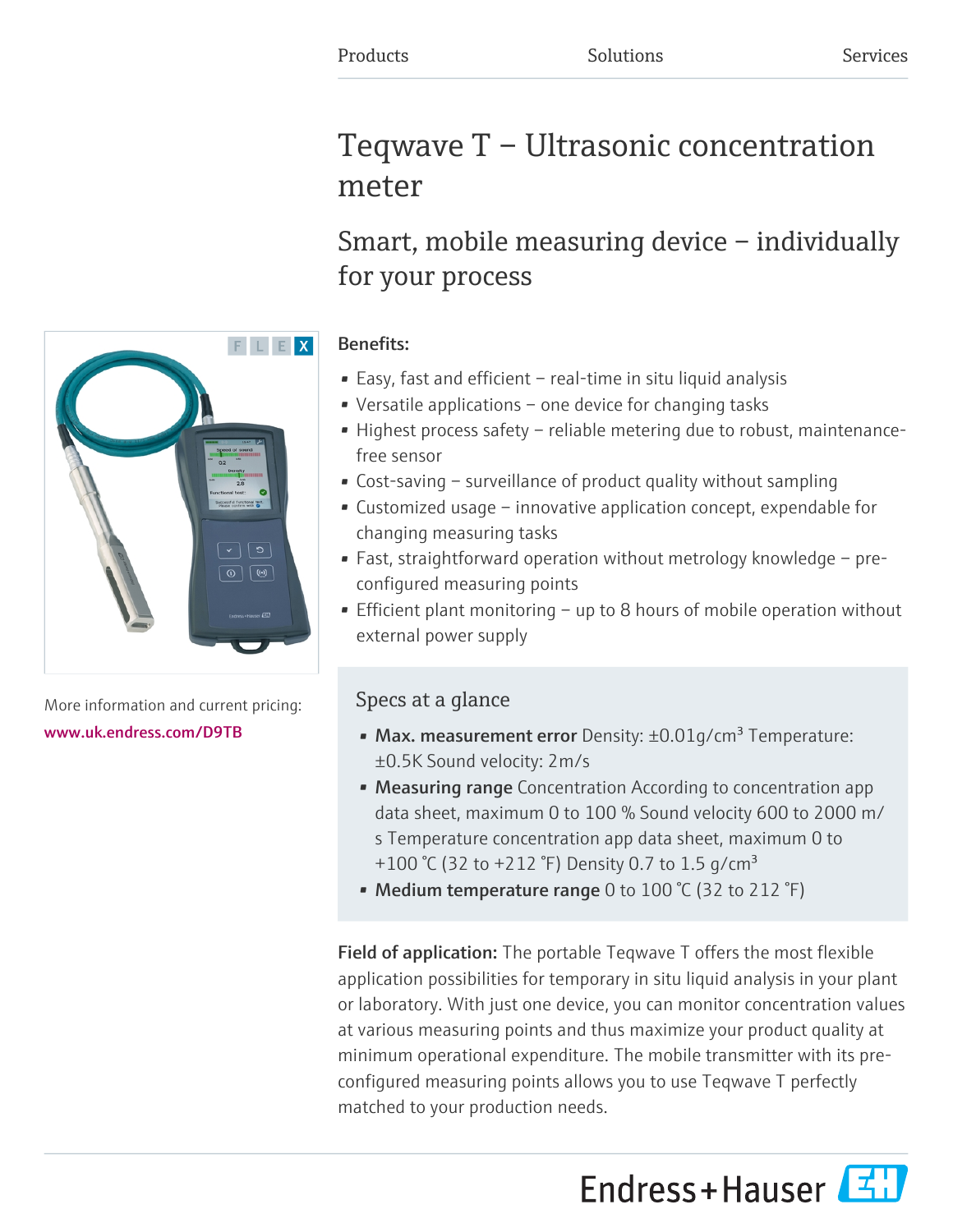## Features and specifications

Density/Concentration Measuring principle

Ultrasonic concentration

#### Product headline

Smart, mobile measuring device – individually for your process. Easy, fast and efficient – real-time in situ liquid analysis. Temporary concentration measurement of liquids at various measuring points in plant and laboratory.

#### Sensor features

Versatile applications – one device for changing tasks. Highest process safety – reliable metering due to robust, maintenance-free sensor. Costsaving – surveillance of product quality without sampling. Insertion length: 180 mm (7 in). Accurate and independent of flow profile.

#### Transmitter features

Customized usage – innovative application concept, expendable for changing measuring tasks. Fast, straightforward operation without metrology knowledge – pre-configured measuring points. Efficient plant monitoring – up to 8 hours of mobile operation without external power supply.

Robust, portable transmitter with Li-ion battery 2300 mAh. Large color display with 4 operating keys. Integrated data storage for max. 3000 measured values.

#### Nominal diameter range

Insertion length: 180 mm (7")

#### Measured variables

Concentration Temperature Sound velocity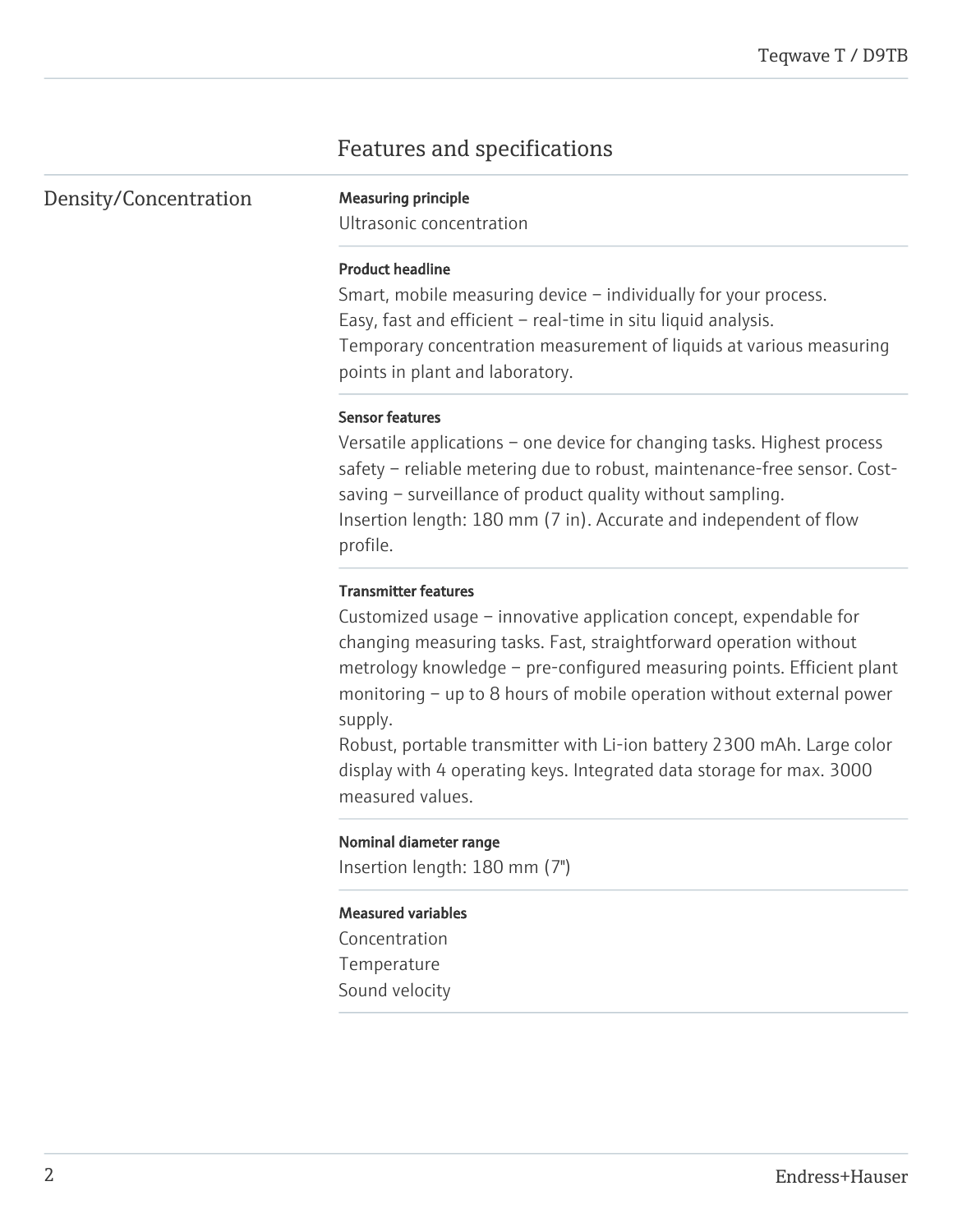### Density/Concentration

Max. measurement error Density:  $\pm 0.01$ g/cm<sup>3</sup> Temperature: ±0.5K Sound velocity: 2m/s

#### Measuring range

Concentration According to concentration app data sheet, maximum 0 to 100 % Sound velocity 600 to 2000 m/s Temperature concentration app data sheet, maximum 0 to +100 °C (32 to  $+212$   $\degree$ F) Density 0.7 to 1.5  $q/cm<sup>3</sup>$ 

Medium temperature range 0 to 100 °C (32 to 212 °F)

Ambient temperature range Sensor: 0 to 50 ℃ (32 to 122 °F) Transmitter: 0 to 40 °C (32 to 104 °F)

Sensor housing material Stainless steel V4A 1.4571

Degree of protection Sensor: IP68 (with cable plugged in), IP66 (without cable connector) Transmitter: IP40

#### Display/Operation

3.5" TFT display with 4 operating keys

Power supply Lithium-ion battery (2300 mAh capacity)

#### Hazardous area approvals

Non-hazardous area UK; Non-hazardous area

Product safety CE, C-Tick